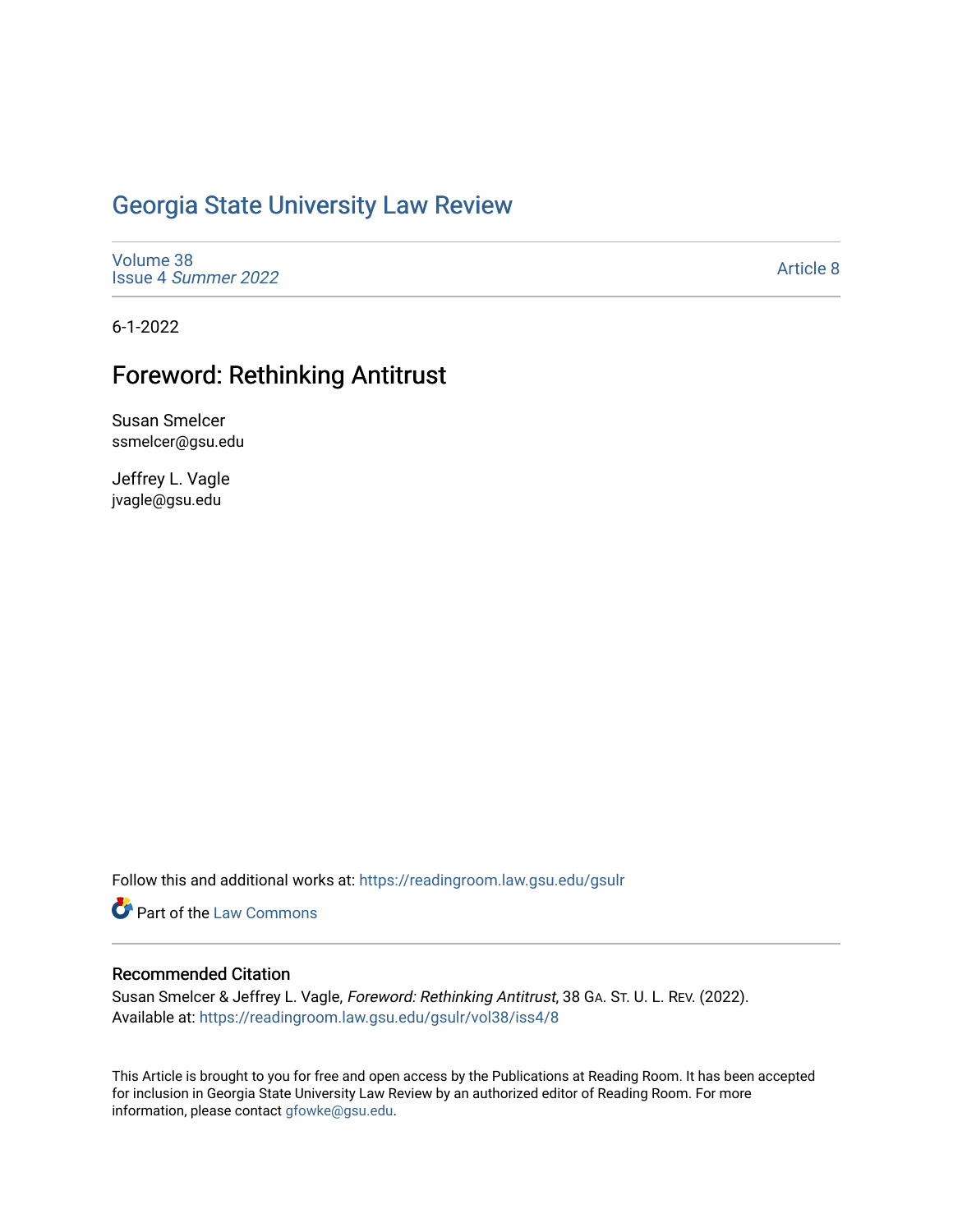# **FOREWORD: RETHINKING ANTITRUST**

## **Susan Navarro Smelcer and Jeffrey L. Vagle\***

<span id="page-1-0"></span>After a lengthy period of quiescence, public interest in, and regulatory activity around, antitrust law have taken on a renewed vigor.<sup>1</sup> Policy shops and think tanks have focused on antitrust as the antidote for concentrated agricultural sectors, ascendant technology platforms, wage and employment issues, and more.<sup>2</sup> As of this writing, new leadership in the Federal Trade Commission and the Department of Justice's Antitrust Division seek to rewrite the rules governing horizontal merger review and publicly seek expanded enforcement roles across the economy.<sup>3</sup>

Why the sudden resurgence of interest around a subject that has been relatively quiet for nearly four decades? In the postwar era, antitrust activity was quite robust—due in no small part to the theory that competition policy, in its goals of spreading economic and

<sup>\*</sup> Assistant Professors of Law, Georgia State University College of Law. Thank you to the editors and staff of the Georgia State University Law Review, particularly the Symposium Editors, Kacey Baine and Alexandra Beato, whose extraordinary efforts made this Symposium possible.

<sup>1</sup>*. See generally*, Jane Monahan, *Turning of the Tide on US antitrust*, BANKER (Nov. 11, 2021, 2:49 PM), https://www.thebanker.com/Banking-Regulation-Risk/Politics-Economics/Turning-of-the-tide-on-US-antitrust?ct=true, [https://perma.cc/92PN-ARKB] ("'There is more dissatisfaction with the antitrust status quo, with the nature of competition in the US marketplace, than at any point in my lifetime,' Mr. Baer affirms. 'It is one area where there is more bipartisan dissatisfaction than just about any other area of public policy.'"); Eric Posner, *Antitrust is Back in America*, PROJECT SYNDICATE (Mar. 12, 2021), https://www.project-syndicate.org/commentary/biden-big-tech-and-the-return-of-antitrust-by-eric-

posner-2021-03 [https://perma.cc/D8CF-5U62]; *The Growing Demand for More Vigorous Antitrust Action*, ECONOMIST, https://www.economist.com/special-report/2022/01/10/the-growing-demand-formore-vigorous-antitrust-action [https://perma.cc/62NH-GSNW] (Jan. 11, 2022); Lynne Pepall & Dan Richards, *Big-Tech and the Resurgence of Antitrust*, ECONOFACT (Jan. 28, 2019), https://econofact.org/big-tech-and-the-resurgence-of-antitrust [https://perma.cc/34JL-JFXG]; Maurice E. Stucke & Ariel Ezrachi, *The Rise, Fall, and Rebirth of the U.S. Antitrust Movement*, HARV. BUS. REV. (Dec. 15, 2017), https://hbr.org/2017/12/the-rise-fall-and-rebirth-of-the-u-s-antitrust-movement [https://perma.cc/AK8K-A329].

<sup>2</sup>*. See*, *e.g.*, Press Release, U.S. Dept. Agric., Agriculture Department and Justice Department Issue Shared Principles and Commitments to Protect Against Unfair and Anticompetitive Practices (Jan. 3, 2022), https://www.usda.gov/media/press-releases/2022/01/03/agriculture-department-and-justicedepartment-issue-shared [https://perma.cc/JA43-8XST]; Eduardo Porter, *A New Legal Tactic to Protect Workers' Pay*, N.Y. TIMES (Apr. 14, 2022), https://www.nytimes.com/2022/04/14/business/economy/wages-antitrust-law-us.html [https://perma.cc/5U5X-6TZW].

<sup>3.</sup> Monahan, *supra* note 1; Posner, *supra* not[e 1.](#page-1-0)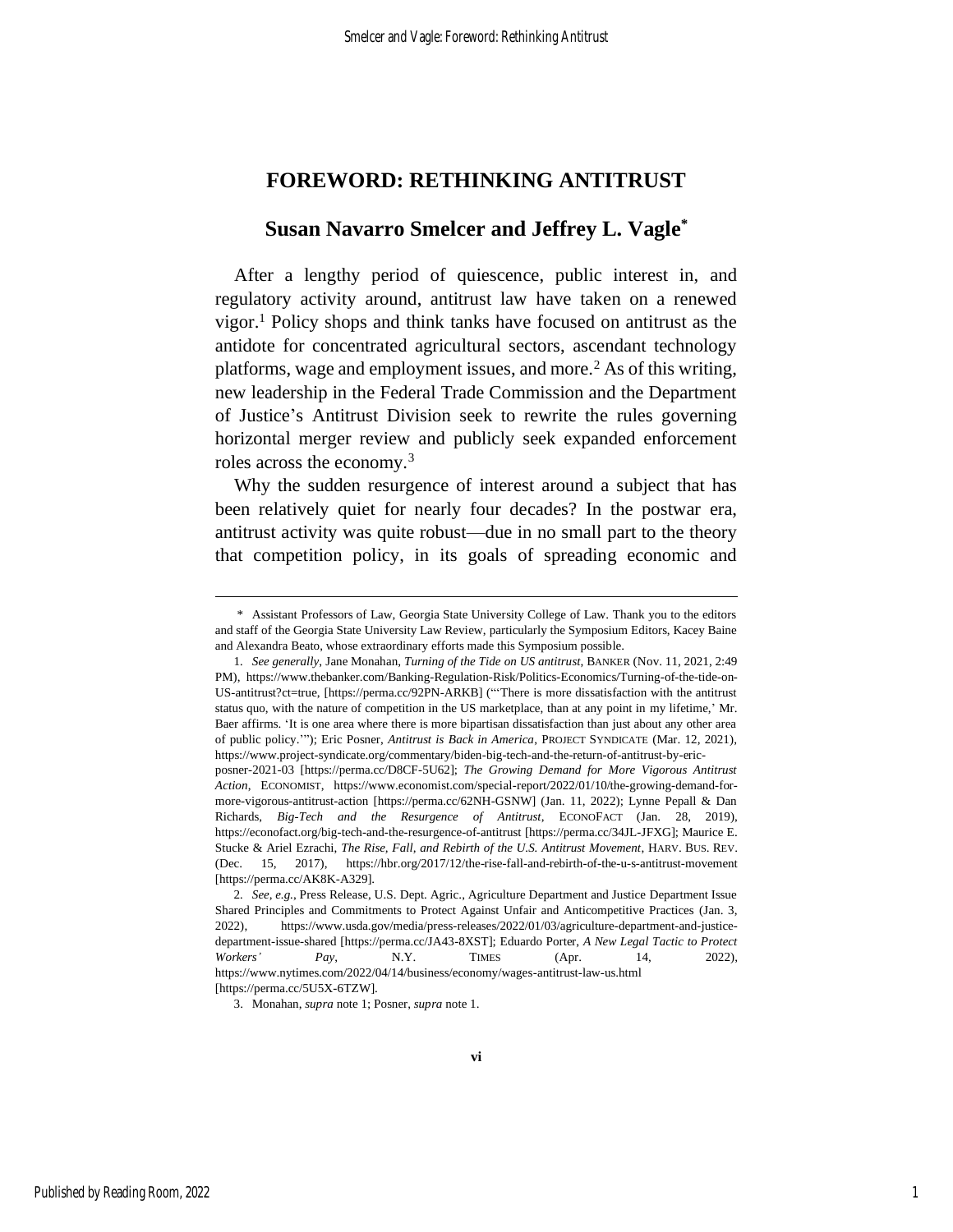### **2022] FOREWORD vii**

political power to the many rather than the few, was a means of fighting authoritarianism.<sup>4</sup> Starting in the late 1970s, however, antitrust theory shifted away from non-economic goals, based instead on benefits to consumers.<sup>5</sup> These shifts in policy have not come from new legislation.<sup>6</sup> Indeed, antitrust's foundational texts have changed little since their initial writing—a time when steel, oil, and railroads were matters of chief concern. <sup>7</sup> But changing antitrust doctrine, as pronounced by administrative agencies and courts, is rooted in evolving economic theory and tools, with courts interpreting the original statutes through these new lenses. <sup>8</sup> Since the last doctrinal shift, however, economic and political theories have evolved, but antitrust precedent has been slow to change. $9$  Recognizing this gap, policymakers, scholars, and advocates have called for a reexamination of original antitrust principles to better address contemporary economic and social issues. 10

This Symposium Issue begins with two articles that reflect on several aspects of the disconnect between the economic reality of our deeply interconnected economy and economic theory as applied by agencies and courts. In the first Article of this Issue, *Cognitive Foreclosure*, Peter O'Loughlin addresses the shortcomings of rational choice theory—a foundational assumption of microeconomic theory—to effectively regulate (or even describe) consumer behavior in digital markets.

In particular, O'Loughlin examines the role that behavioral economics may play in antitrust theory and argues for increased attention to the ways in which companies, particularly technology

<sup>4</sup>*. See, e.g*., JEFFRY FRIEDEN, GLOBAL CAPITALISM: ITS RISE AND FALL IN THE TWENTIETH CENTURY (2007); Richard N. Cooper, *Capsule Review: Antitrust and the Formation of the Postwar World*, FOREIGN AFFS. (2002) (reviewing WYATT WELLS, ANTITRUST AND THE FORMATION OF THE POSTWAR WORLD (2002)), https://www.foreignaffairs.com/reviews/capsule-review/2002-05- 01/antitrust-and-formation-postwar-world [https://perma.cc/73HK-SQG5].

<sup>5.</sup> Stucke & Ezrachi, *supra* not[e 1.](#page-1-0)

<sup>6</sup>*. Id.* The rise of the Chicago School of Economics in the late 1970s led to a decline in antitrust policy and enforcement, "which the Reagan administration endorsed with its enforcement priorities, judicial appointments, and amicus briefs to the Supreme Court." *Id.*

<sup>7</sup>*. Id.*

<sup>8</sup>*. Id.*

<sup>9</sup>*. Id.*

<sup>10.</sup> Monahan, *supra* note 1.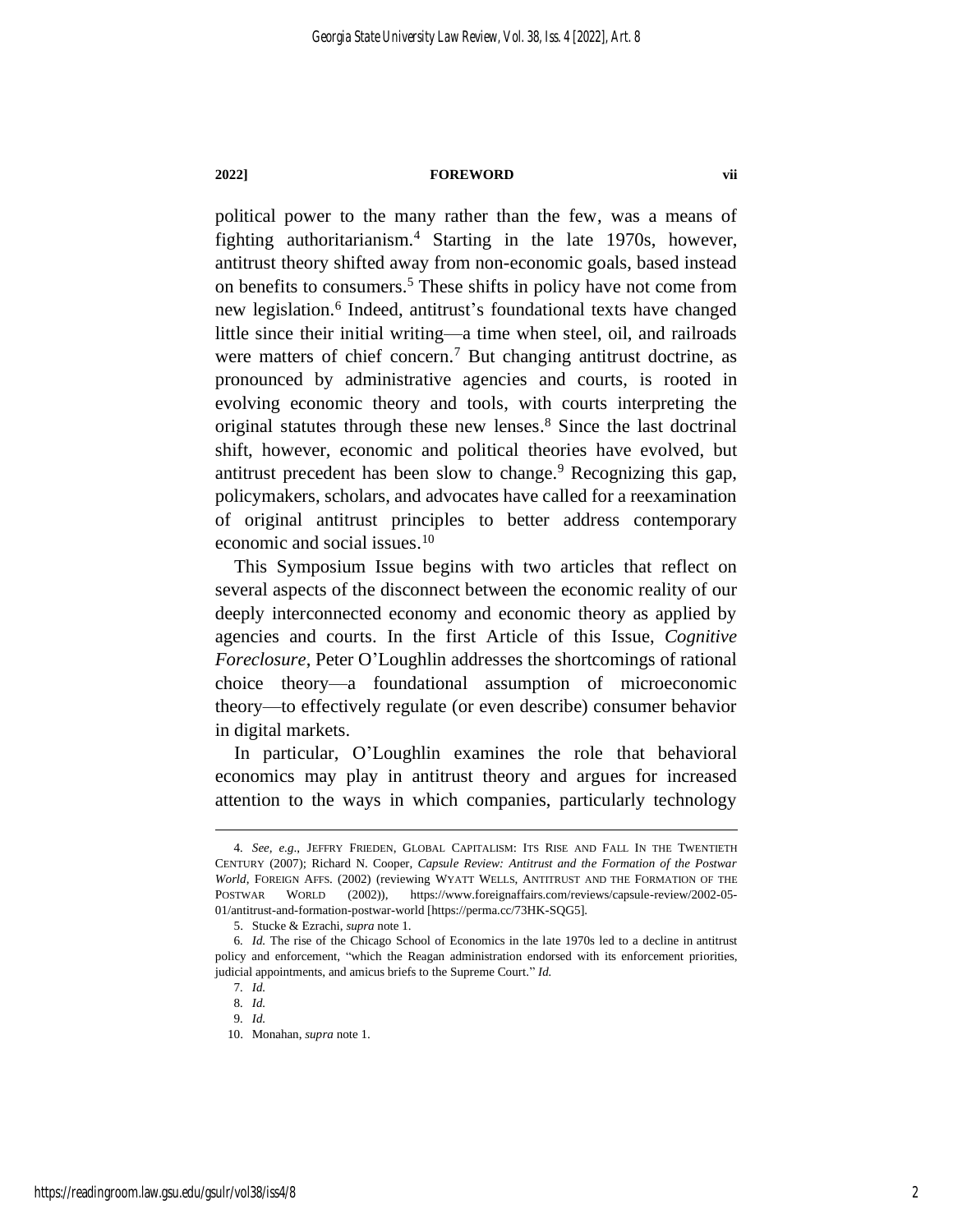### **viii GEORGIA STATE UNIVERSITY LAW REVIEW [Vol. 38:4**

companies, can engage in anticompetitive behavior by manipulating their consumers' inherent biases and limited information. This behavior is not new in the digital realm. Similar actions have been the basis of claims against Microsoft in both the United States and the European Union, which have been litigated for years. $^{11}$ 

<span id="page-3-0"></span>But O'Loughlin highlights the increasingly pernicious nature of firms' efforts to exploit cognitive biases when the product used by consumers is a technological black box. These types of products, O'Loughlin argues, allow technology firms to induce "demand-side antitrust foreclosure." Rather than actively foreclosing a rival seller of transparent tape<sup>12</sup> or prescription drugs,  $13$  firms can induce consumers to foreclose their rivals for them.

Firms' ability to manipulate consumers is especially pronounced on digital platforms. Digital purveyors are "uniquely positioned to totally control . . . and manipulate platform context and interface, product positions, and information" far beyond the capacity of traditional brick-and-mortar stores.<sup>14</sup> This wholesale control over the consumer implicates a variety of cognitive responses that makes consumers more susceptible to manipulation.

Is this behavior anticompetitive? More specifically, does it reach a level of anticompetitive behavior so as to trigger antitrust investigation or enforcement? The answers to these questions depend heavily on which school of antitrust thought is responding. Rational choice theory is the foundation for modern antitrust law. Behavior short of outright deception would be an impossibility for a rational actor. But our understanding of human cognition has shifted over time—and in ways that are difficult to reconcile with our existing understanding of what constitutes actionable anticompetitive behavior.

O'Loughlin's wide-ranging discussion of demand-side foreclosure points to the need to reinterpret the textual bases of antitrust law in

<sup>11</sup>*. See, e.g.*, Peter O'Loughlin, *Cognitive Foreclosure*, 38 GA. ST. U. L. REV. 1097, 1120–22 (2022) (discussing the European Commission's 2007 ruling that pre-installation of the Window's Media Player in Windows constituted an abuse of dominance because it served to foreclose other media players); *see generally* Case T-201/04 Microsoft Corp. v. Comm'n, 2007 E.C.R. II-3601.

<sup>12.</sup> LePage's, Inc. v. 3M, 324 F.3d 141, 145 (3d Cir. 2003) (en banc).

<sup>13.</sup> Eisai, Inc. v. Sanofi Aventis U.S., LLC, 821 F.3d 394 (3d Cir. 2016).

<sup>14.</sup> O'Loughlin, *supra* note [11,](#page-3-0) at 1131.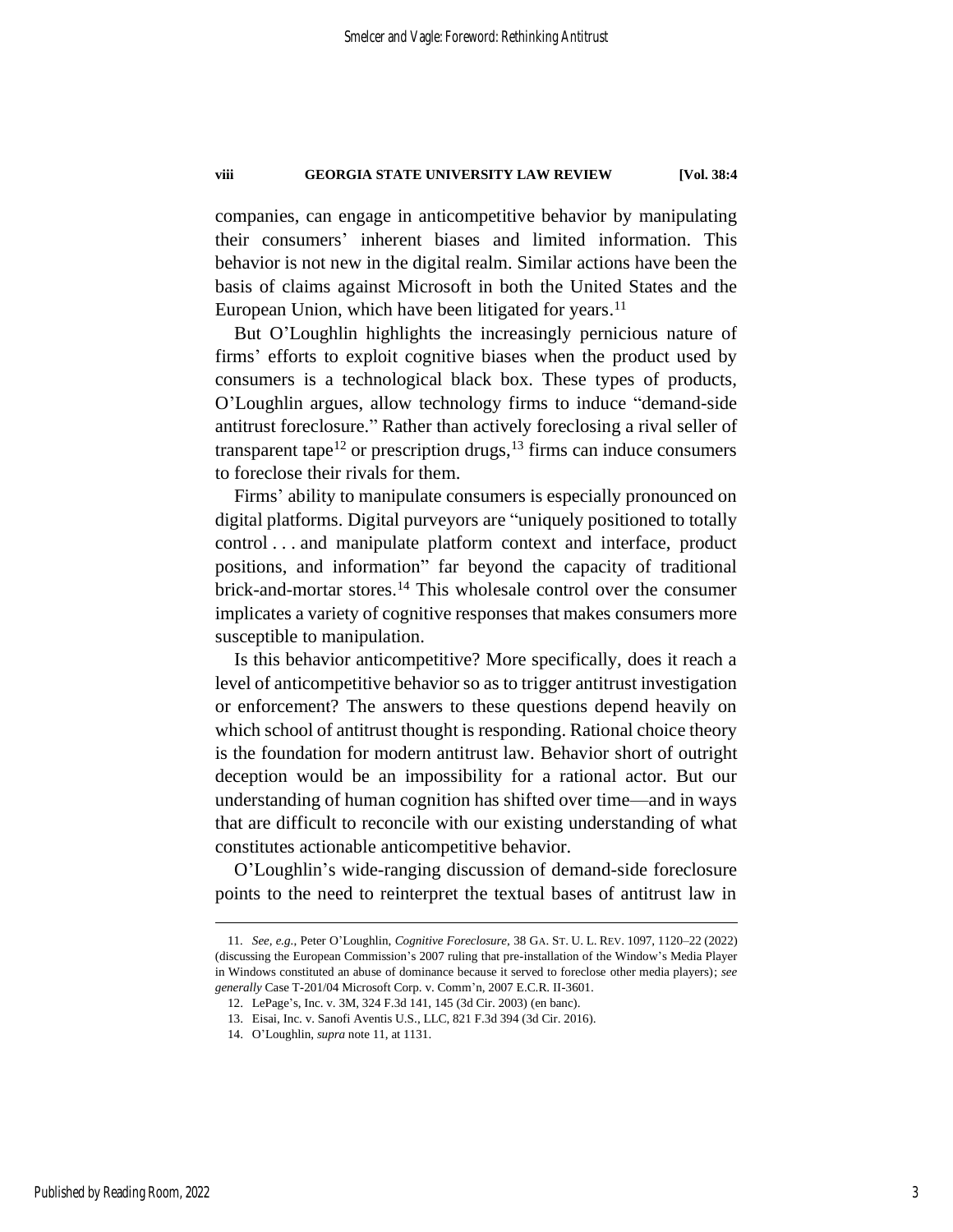#### **2022] FOREWORD ix**

light of our evolving understanding of human cognition. How we decide where the boundaries of antitrust lie—and who decides those boundaries—will play a decisive role in the near future of antitrust policy.

In this Issue's second Article, *The Abuse of Offsets as Procompetitive Justifications*, Ted Tatos and Hal Singer illustrate how a traditional element of antitrust analysis—the consumer welfare standard—has been distorted in its application across platform markets and in ways that harm workers. The consumer welfare standard has been described as "the maximization of wealth or consumer want satisfaction,"<sup>15</sup> which occurs when "economic resources are allocated to their best use . . . and when consumers are assured competitive price and quality."<sup>16</sup>

<span id="page-4-0"></span>Tatos and Singer rightly point out that malleability of this standard poses a danger to consumers within the Supreme Court's prevailing approach to evaluating anticompetitive harms: the Rule of Reason.<sup>17</sup> When courts evaluate allegedly anticompetitive conduct—such as a collaboration between competitors or the imposition of non-compete requirements on vendors—courts will ask whether the allegedly anticompetitive behavior can be redeemed by any procompetitive benefits.<sup>18</sup> These countervailing procompetitive benefits can be thought of as "offsets."<sup>19</sup>

Courts and agencies have only credited procompetitive offsets that occur within the same market for the same group of consumers. For

<sup>15.</sup> Robert H. Bork, *Legislative Intent and the Policy of the Sherman Act*, 9 J.L. & ECON. 7, 7 (1966).

<sup>16.</sup> Rebel Oil Co. v. Atlantic Richfield Co., 51 F.3d 1421, 1433 (9th Cir. 1995).

<sup>17.</sup> Ted Tatos & Hal Singer, *The Abuse of Offsets as Procompetitive Justifications: Restoring the Proper Role of Efficiencies after* Ohio v. American Express *and* NCAA v. Alston, 38 GA. ST. U. L. REV. 1179, 1185–95 (2022).

<sup>18.</sup> As Tatos and Singer explain, this is the second step in the burden-shifting "rule-of-reason" analysis used by courts to assess the legality of potentially anticompetitive conduct under the Sherman Act. First suggested in *Board of Trade of City of Chicago v. United States*, 246 U.S. 231 (1918), the modern rule of reason first requires the plaintiff to demonstrate that the defendant's conduct is anticompetitive. Michael A. Carrier, *The Four-Step Rule of Reason*¸ 33 ANTITRUST 50, 50 (2019). The burden then shifts to the defendant to offer a procompetitive justification. *Id.* The plaintiff must then "demonstrate that the restraint is not reasonably necessary to achieve the restraint's objectives or that the defendant's objectives could be achieves by less restrictive means." *Id.* at 50–51. Finally, the court then evaluates whether the procompetitive benefits outweigh the anticompetitive harm. *Id.* at 51.

<sup>19.</sup> Tatos & Singer, *supra* note [17,](#page-4-0) at 1185–91.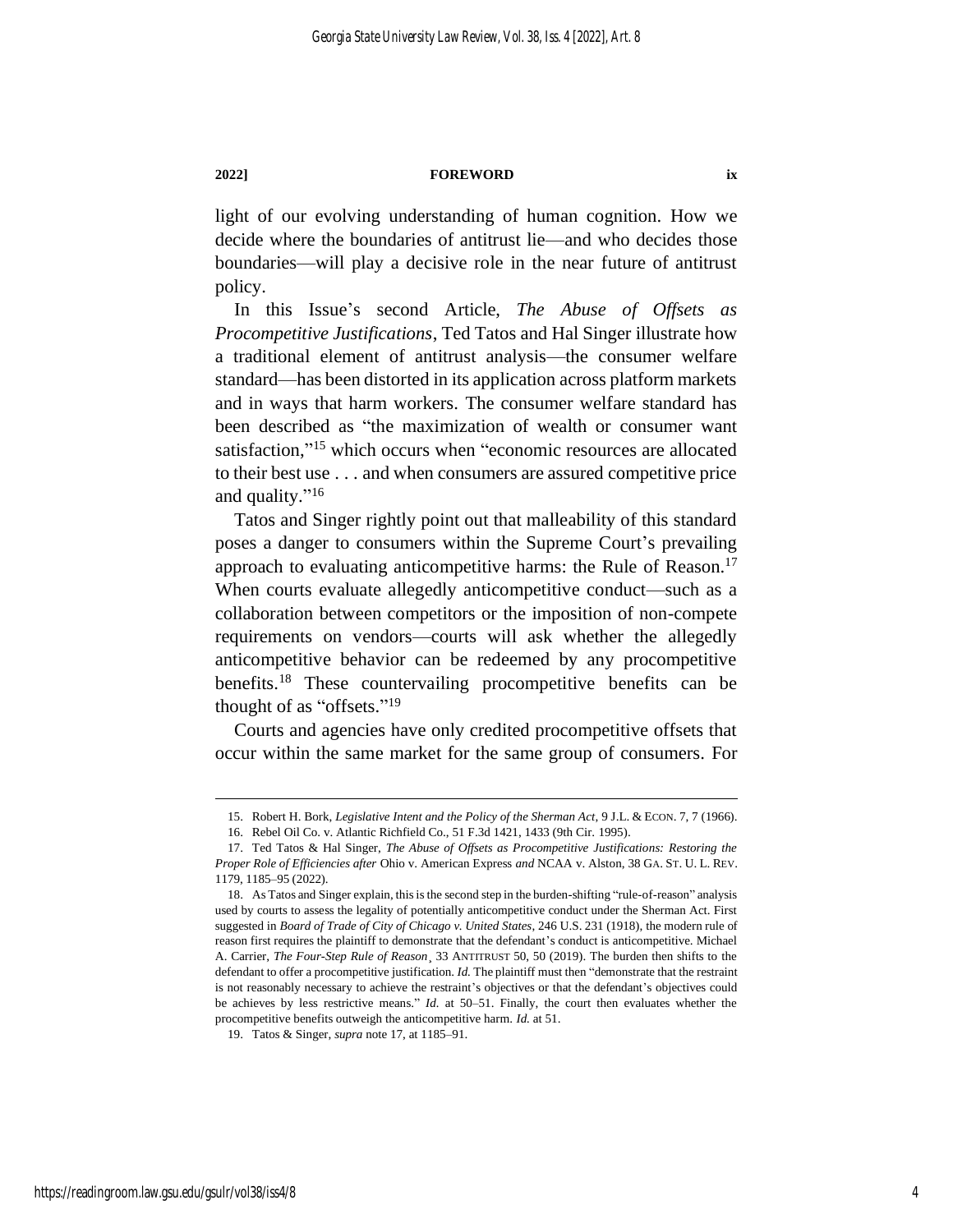### **x GEORGIA STATE UNIVERSITY LAW REVIEW [Vol. 38:4**

example, Tatos and Singer note that "balancing the harm to consumers from higher prices . . . against benefits to shareholders from an increase in the price of a company's stock" would be not only absurd but cut against the very purpose of the Sherman Act.<sup>20</sup>

But here is where the amorphous boundaries of the consumer welfare standard make the analysis difficult to pin down. Despite the obvious absurdity inherent in this argument, Tatos and Singer observe that defendants may turn to a logical fallacy introduced by the Supreme Court's 1986 decision in *NCAA v. Board of Regents*. <sup>21</sup> Here, Tatos and Singer argue that the Court "laid the groundwork for judicial acknowledgment of consumer demand for intercollegiate athletics as a potential offset for worker harms, even though that offset did not take the form of lower prices, higher output, or improved quality [within the same market]."22

Courts' resistance to this obvious absurdity has been further weakened by the Supreme Court's 2016 decision in *Ohio v. American Express*. As Tatos and Singer explain, *American Express* adopted an understanding of multisided markets that widened an already-cracked door to claims that procompetitive offsets *outside* of the market directly affected by anticompetitive conduct. There, the Court credited arguments that courts should consider the benefits to consumers derived from harm imposed on merchants by American Express.

Tatos and Singer's arguments ring loudly for a statutory repeal of *American Express* and clearly illustrate how the fluidity of the consumer welfare standard harms student-athletes. But they also sound a clear warning for courts' analyses of potentially offsetting benefits across markets. This is especially true for newly emerging digital markets that, by their very nature, constitute multisided platforms. Tatos and Singer's Article raises many unanswered questions about how courts will analyze these markets. Who is the consumer? Whose welfare matters when determining who can and will be harmed?

<sup>20</sup>*. Id.* at 1189.

<sup>21</sup>*. Id.* at 1198 (discussing *NCAA v. Board of Regents*).

<sup>22</sup>*. Id.* at 1199.